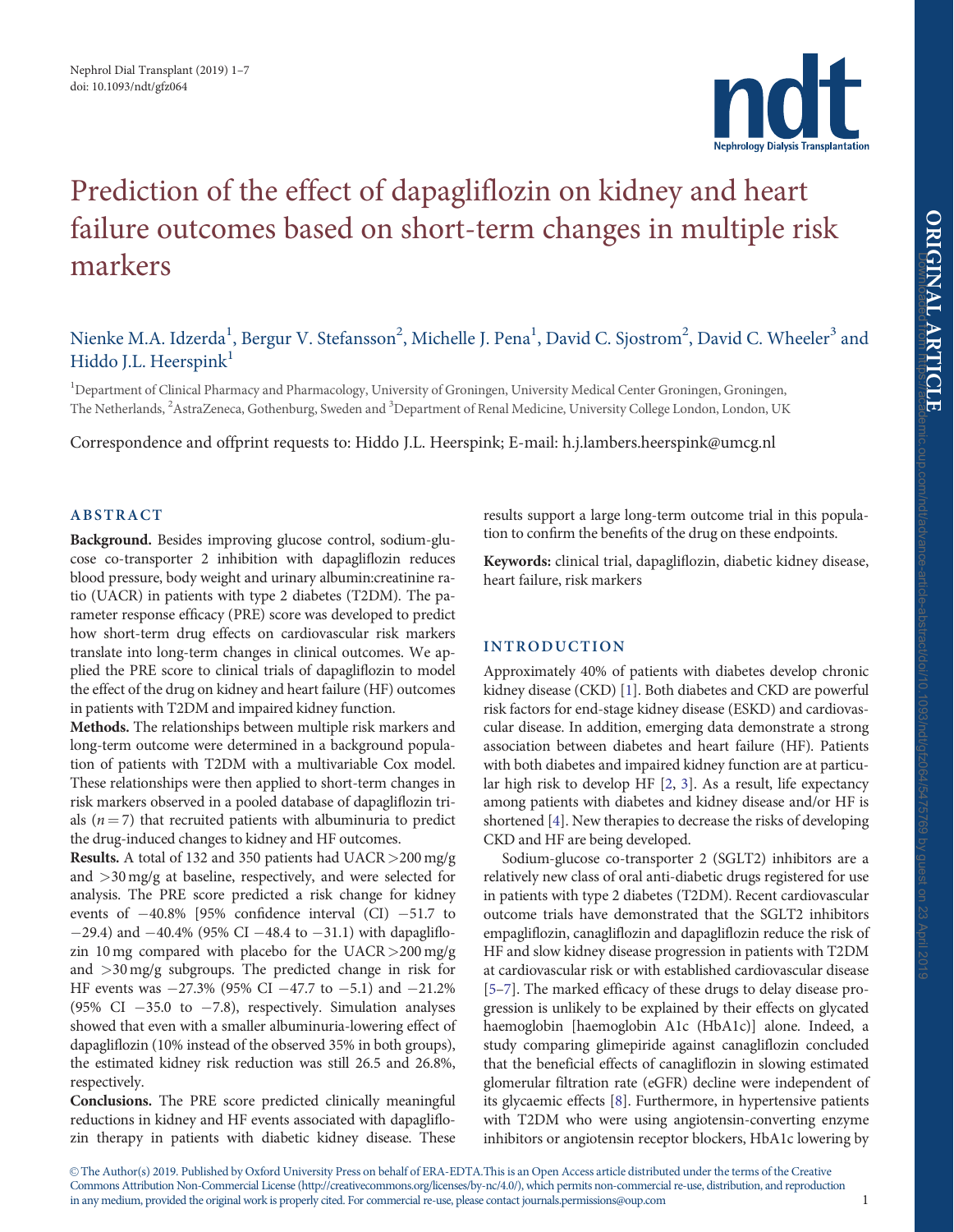<span id="page-1-0"></span>dapagliflozin only modestly explained the overall 35% reduction in the urine albumin:creatinine ratio (UACR) [\[9](#page-5-0)]. The multiple effects of SGLT2 inhibition, including reductions in body weight, blood pressure (BP), albuminuria and uric acid, in addition to reducing HbA1c, may contribute to the reduction in HF and kidney events observed in prior studies [[9–11](#page-5-0)].

Because SGLT2 inhibition has effects on multiple cardiovascular risk markers, integrating changes in these multiple effects as opposed to using HbA1c alone to predict the long-term effect of SGLT2 inhibitors on kidney and HF outcomes seems sensible. The multiple parameter response efficacy (PRE) score is an algorithm that has been developed to translate the effect of an intervention on multiple risk markers into a predicted longterm risk change on clinical outcomes [\[10](#page-5-0)]. The PRE score was developed in clinical trials of renin–angiotensin–aldosterone system (RAAS) intervention and subsequently validated in clinical trials of renin–angiotensin–aldosterone system intervention, peroxisome proliferator-activated receptor  $\gamma$  agonists and endothelin receptor antagonists [\[12–14](#page-6-0)].

Randomized controlled trials investigating the long-term effects of SGLT2 inhibition in patients with CKD are currently ongoing. The aim of this study was to apply the PRE score to Phase 3 clinical trials with the SGLT2 inhibitor dapagliflozin in order to predict the potential benefit of dapagliflozin on kidney and HF outcomes in patients with T2DM and CKD.

## MATERIALS AND METHODS

## Data sources and patient population

Individual patient data were selected from a pooled database of Phase 3 dapagliflozin clinical trials  $(n = 7)$  with an eGFR between 25 and 60 mL/min/1.73 m<sup>2</sup> and UACR  $>$ 30 mg/g [\(Supplementary data](https://academic.oup.com/ndt/article-lookup/doi/10.1093/ndt/gfz064#supplementary-data), [Table S1\)](https://academic.oup.com/ndt/article-lookup/doi/10.1093/ndt/gfz064#supplementary-data). The study designs of these trials have been previously published [[15–21](#page-6-0)]. Patients were then stratified into two groups, those with UACR  $>30$  mg/g  $(n = 350)$  and those with UACR >200 mg/g  $(n = 132)$ , in order to test the PRE score at varying levels of albuminuria. Patients with impaired eGFR and elevated albuminuria were selected, as this population is also enrolled in the ongoing kidney outcome trials.

Individual patient data from the placebo arm of the Aliskiren Trial in Type 2 Diabetes Using Cardio-Renal Endpoints (ALTITUDE) were used for the background population to model the risk relations for different cardiovascular risk markers with kidney and HF outcomes. The design of ALTITUDE has been previously published [\[22](#page-6-0)]. This population included patients with T2DM and CKD (defined as eGFR between 25 and 60 mL/  $min/1.73$   $m^2$ ) with various degrees of albuminuria [UACR  $>$ 30 mg/g (n = 2163) and UACR  $>$  200 mg/g (n = 1341)].

## Endpoint definition

The kidney outcome was defined as a composite of ESKD and a confirmed doubling of serum creatinine. The HF outcome was defined as hospitalization due to congestive heart failure (CHF).

#### Risk marker selection

Parameters measured in the intention-to-treat population of the dapagliflozin Phase 3 trials that were previously identified as risk markers for kidney or HF outcomes and have been shown to change with SGLT2 treatment were used for analysis. These included Glycated haemoglobin (HbA1c), systolic BP, UACR, body weight, haemoglobin (Hb), high-density lipoprotein cholesterol (HDL-C), low-density lipoprotein cholesterol (LDL-C), serum albumin, calcium, potassium, phosphate and uric acid. The UACR was measured in an untimed random spot urine sample.

#### Statistical analysis

A Cox proportional hazards model was used to estimate the coefficients and hazard ratios associated with each risk marker for the first recorded kidney or HF event. The regression coefficients for each risk marker were taken and used as weights for the risk equation for kidney and HF outcomes. First, risk marker–outcome relationships were calculated in ALTITUDE over a median follow-up of 2.8 years. These calculated risk marker–outcome relationships were then applied to the baseline and Week 24 (Month 6) biomarker measurements of patients selected from the dapagliflozin trials to estimate the risk of kidney and HF outcomes at both time points. The mean difference in the predicted risk in the dapagliflozin arm, adjusted for the mean difference in the predicted risk in the placebo arm, represents the PRE score and reflects an estimation of the expected kidney and HF risk reduction conferred by dapagliflozin treatment.

Risk marker–outcome relationships were calculated in patients from the ALTITUDE background population with UACR  $>200 \text{ mg/g}$   $(n = 1341)$  and UACR  $>30 \text{ mg/g}$  $(n = 2641)$ . These relationships were applied to patients included in the dapagliflozin Phase 3 trials with UACR >200 mg/ g ( $n = 92$ ) and UACR > 30 mg/g ( $n = 260$ ), respectively. The PRE score was calculated for subjects in the dapagliflozin Phase 3 trials in which all risk markers were measured at baseline and follow-up. To evaluate the influence of missing data, we applied multiple imputations to the data from the dapagliflozin Phase 3 programme by using a multilevel linear model (from the R package 'mice'; R Foundation for Statistical Computing, Vienna, Austria, [www.r-project.org\)](http://www.r-project.org). Since the short-term change in albuminuria is a strong predictor of kidney outcomes, we performed a simulation analysis to estimate the change in the risk of kidney outcomes at various levels of albuminuria reduction.

Means and standard deviations (SDs) are provided for variables with a normal distribution, whereas medians and first and third quartiles are provided for variables with a skewed distribution. Categorical variables are reported as frequencies and percentages. For continuous variables that are not normally distributed, such as UACR, a natural log transformation was applied before analysis. Two-sided P-values  $< 0.05$  indicated statistical significance. All statistical analyses were conducted with R version 3.0.1.

## RESULTS

In the background dataset derived from ALTITUDE, 172 (8.0%) patients experienced a kidney event and 120 (5.5%) patients were hospitalized for CHF during a median follow-up of 2.8 years.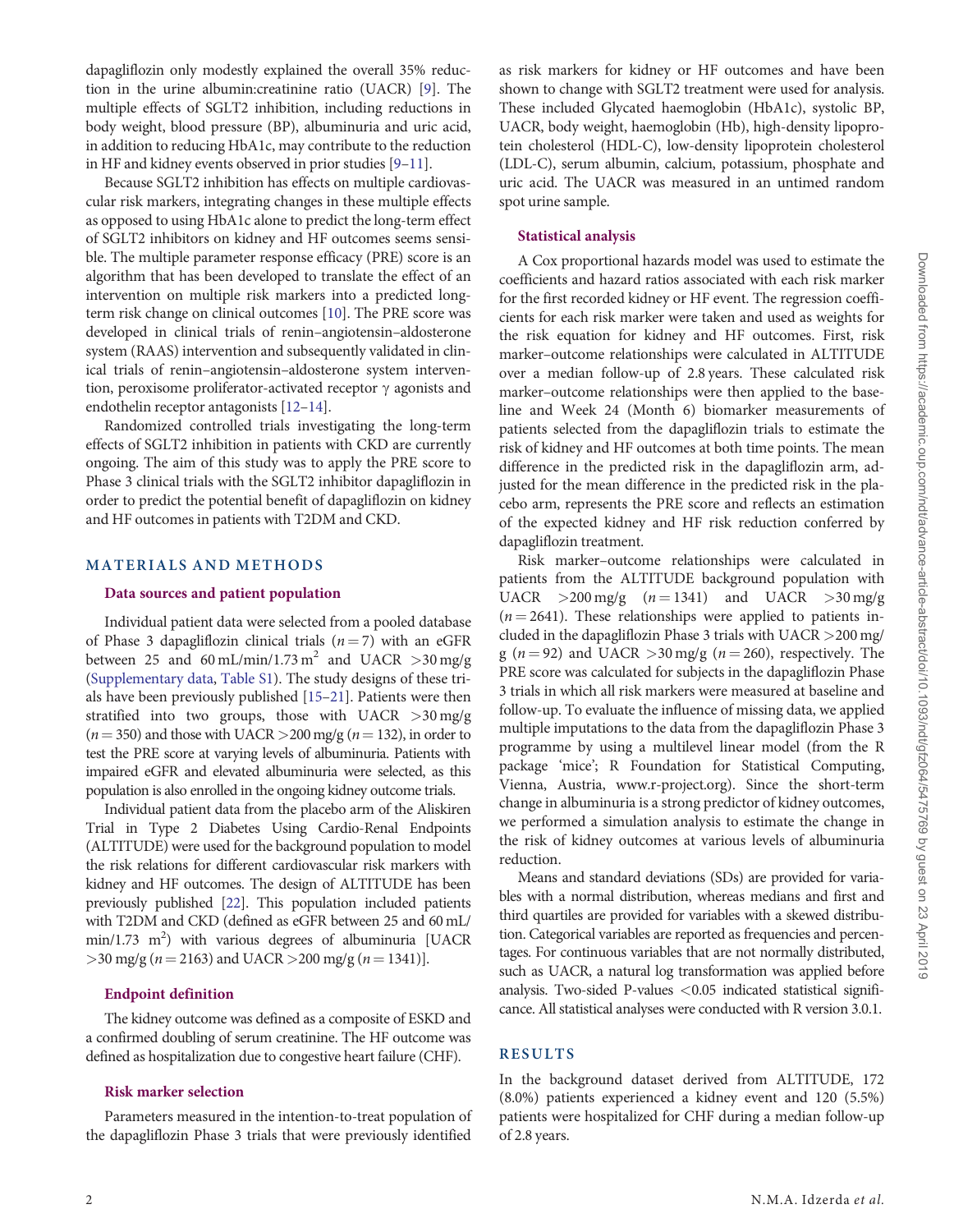| Table 1. Baseline characteristics of the background population from ALTITUDE and the dapagliflozin Phase 3 programme participants included in the |  |  |
|---------------------------------------------------------------------------------------------------------------------------------------------------|--|--|
| analysis for the subgroup with $\mathrm{UACR}\!>\!200\,\mathrm{mg/g}$                                                                             |  |  |

|                             | Background population<br>$(n=1341)$ | Placebo<br>$(n=31)$ | DAPA 5 mg<br>$(n=33)$ | DAPA 10 mg<br>$(n=28)$ | P-value <sup>a</sup> |
|-----------------------------|-------------------------------------|---------------------|-----------------------|------------------------|----------------------|
| Demographic characteristics |                                     |                     |                       |                        |                      |
| Age (years)                 | 63.0(9.6)                           | 64.4 (7.7)          | 63.5(7.5)             | 62.0(9.5)              | 0.35                 |
| Female, $n$ $(\%)$          | 411(31)                             | 9(29)               | 13(38)                | 6(21)                  | 1.00                 |
| Race, $n$ $(\%)$            |                                     |                     |                       |                        | 0.68                 |
| Caucasian                   | 641 (48)                            | 27(87)              | 26(77)                | 24 (86)                |                      |
| Black                       | 47(4)                               | 0(0)                | 1(3)                  | 2(7)                   |                      |
| Asian                       | 530 (39)                            | 2(7)                | 2(6)                  | 1(4)                   |                      |
| Other                       | 123(9)                              | 2(7)                | 4(12)                 | 1(4)                   |                      |
| Clinical characteristics    |                                     |                     |                       |                        |                      |
| $HbA1c$ $(\%)$              | 7.8(1.6)                            | 8.4(0.9)            | 8.5(1.0)              | 8.2(0.9)               | 0.94                 |
| Systolic BP (mmHg)          | 139(17)                             | 141(15)             | 143.2(19.4)           | 143.7(19.6)            | 0.47                 |
| $UACR$ (mg/g), median (IQR) | 869 (385-1795)                      | $618(353 - 980)$    | 696 (449-1835)        | 576 (388-1028)         | 0.23                 |
| Weight (kg)                 | 81.0(19)                            | 98.4 (20)           | 90.2(15.0)            | 99.2 (19.3)            | 0.31                 |
| Hb(g/dL)                    | 12.7(1.8)                           | 13.4(1.8)           | 13.2(1.3)             | 13.4(1.6)              | 0.76                 |
| $HDL$ (mg/dL)               | 45.9 (13.7)                         | 41.7(9.5)           | 39.4(11.5)            | 41.8(8.6)              | 0.59                 |
| $LDL$ (mg/dL)               | 102.6(39)                           | 87.9 (32)           | 106.9(43.8)           | 95.1(36.5)             | 0.11                 |
| Albumin $(g/dL)$            | 4.1(0.4)                            | 4.3(0.3)            | 4.0(0.4)              | 4.2(0.3)               | 0.07                 |
| Potassium (mmol/L)          | 4.6(0.5)                            | 4.6(0.4)            | 4.4(0.5)              | 4.6(0.5)               | 0.41                 |
| Phosphate (mg/dL)           | 3.8(0.7)                            | 3.6(0.5)            | 3.7(0.6)              | 3.8(0.4)               | 0.47                 |
| Uric acid $(mg/dL)$         | 7.2(1.7)                            | 6.7(1.7)            | 7.3(1.7)              | 7.5(1.9)               | 0.08                 |
| Calcium (mg/dL)             | 9.3(0.5)                            | 9.6(0.4)            | 9.4(0.5)              | 9.6(0.5)               | 0.17                 |

Values are presented as mean (SD) unless stated otherwise.

<sup>a</sup>P-value for the difference between placebo and dapagliflozin.

Baseline characteristics of the populations from ALTITUDE and the dapagliflozin trials with UACR  $>200$  mg/g and >30 mg/g are described in Table 1 and [Supplementary data](https://academic.oup.com/ndt/article-lookup/doi/10.1093/ndt/gfz064#supplementary-data), [Table S2](https://academic.oup.com/ndt/article-lookup/doi/10.1093/ndt/gfz064#supplementary-data), respectively.

#### Short-term changes in risk markers

Changes in risk markers in patients with UACR>200 mg/g after treatment with placebo and dapagliflozin 5 and 10 mg are shown in [Figure 1.](#page-3-0) In line with prior studies in patients with impaired kidney function, dapagliflozin modestly reduced HbA1c. Reductions in body weight, BP, uric acid and UACR and increases in Hb, albumin and phosphate were also observed. The direction and magnitude of the short-term changes in risk markers were similar in patients with UACR> 30mg/g [\(Supplementary data](https://academic.oup.com/ndt/article-lookup/doi/10.1093/ndt/gfz064#supplementary-data), [Figure S1](https://academic.oup.com/ndt/article-lookup/doi/10.1093/ndt/gfz064#supplementary-data)).

#### Predicted treatment effect

In patients with UACR>200 mg/g, the predicted risk change for the kidney endpoint with dapagliflozin based on the observed placebo-corrected change in HbA1c alone was  $-0.9\%$  $(-1.6-0.0)$  and  $-2.5\%$  (95% CI  $-4.5$  to  $-0.1$ ) with dapagliflozin 5 mg and 10 mg, respectively [\(Figure 2](#page-4-0)). Based on albuminurialowering effects alone, the predicted risk change in kidney endpoints was  $-34.1\%$  (95% CI  $-39.5$  to  $-27.3$ ) and  $-27.7\%$  (95%  $CI - 32.7$  to  $-22.0$ ), respectively. Integrating all short-term biomarker changes resulted in a predicted risk change of  $-40.6\%$  $(95\% \text{ CI } -52.3 \text{ to } -28.9) \text{ and } -40.8\% \text{ (95\% CI } -51.7 \text{ to }$ -29.4) with dapagliflozin 5 mg and 10 mg, respectively. The predicted risk change for hospitalization due to HF based on the PRE score was  $-23.8\%$  (95% CI  $-43.4$  to  $-4.7$ ) and  $-27.3\%$  (95% CI  $-47.7$  to  $-5.1$ ), respectively.

In patients with UACR >30 mg/g, the predicted risk change for the kidney endpoint was  $-47.6\%$  (95% CI  $-55.9$  to  $-37.1$ ) and  $-40.4\%$  (95% CI  $-48.1$  to  $-31.1$ ) after treatment with dapagliflozin 5 mg and 10 mg, respectively. The predicted risk change for hospitalizations due to HF was  $-23.4\%$  (95% CI  $-39.1$  to  $-7.4$ ) and  $-21.2\%$  (95% CI  $-35.0$  to  $-7.8$ ), respectively [\(Supplementary data](https://academic.oup.com/ndt/article-lookup/doi/10.1093/ndt/gfz064#supplementary-data), [Figure S1\)](https://academic.oup.com/ndt/article-lookup/doi/10.1093/ndt/gfz064#supplementary-data).

#### Simulations and sensitivity analyses

Since albuminuria change is a strong predictor for kidney outcomes, additional simulations were performed in order to predict the risk changes for varying levels of albuminuria changes induced by dapagliflozin ([Figure 3](#page-5-0)). These simulation analyses revealed that a 10% decrease in UACR, instead of the observed decrease of 35%, would have resulted in an estimated kidney risk reduction of 26.8 and 26.5% in patients with UACR >200 mg/g and >30 mg/g, respectively.

In a sensitivity analysis, we assessed the impact of missing values. In the dapagliflozin trials, data were missing in 9.5% of patients at baseline and in 25.1% of patients at Month 6. There were very few missing baseline data across the ALTITUDE background dataset  $(<0.01\%)$ . There were no differences in baseline characteristics between patients with complete biomarker data and the total selected population from the dapagliflozin trials ( $n = 350$ ). Short-term changes in risk markers in the analysis population remained similar after multiple imputations. In patients with UACR >200 mg/g, the predicted kidney risk changes with dapagliflozin 5 and 10 mg after multiple imputation were  $-44.1\%$  (95% CI  $-5.1$  to  $-32.6$ ) and  $-38.5\%$ (95% CI  $-47.2$  to  $-28.7$ ), respectively. The predicted risk changes for hospitalizations due to HF were  $-24.0\%$  (95% CI  $-46.0$  to  $-3.1$ ) and  $-24.7\%$  (95% CI  $-43.6$  to  $-5.0$ ),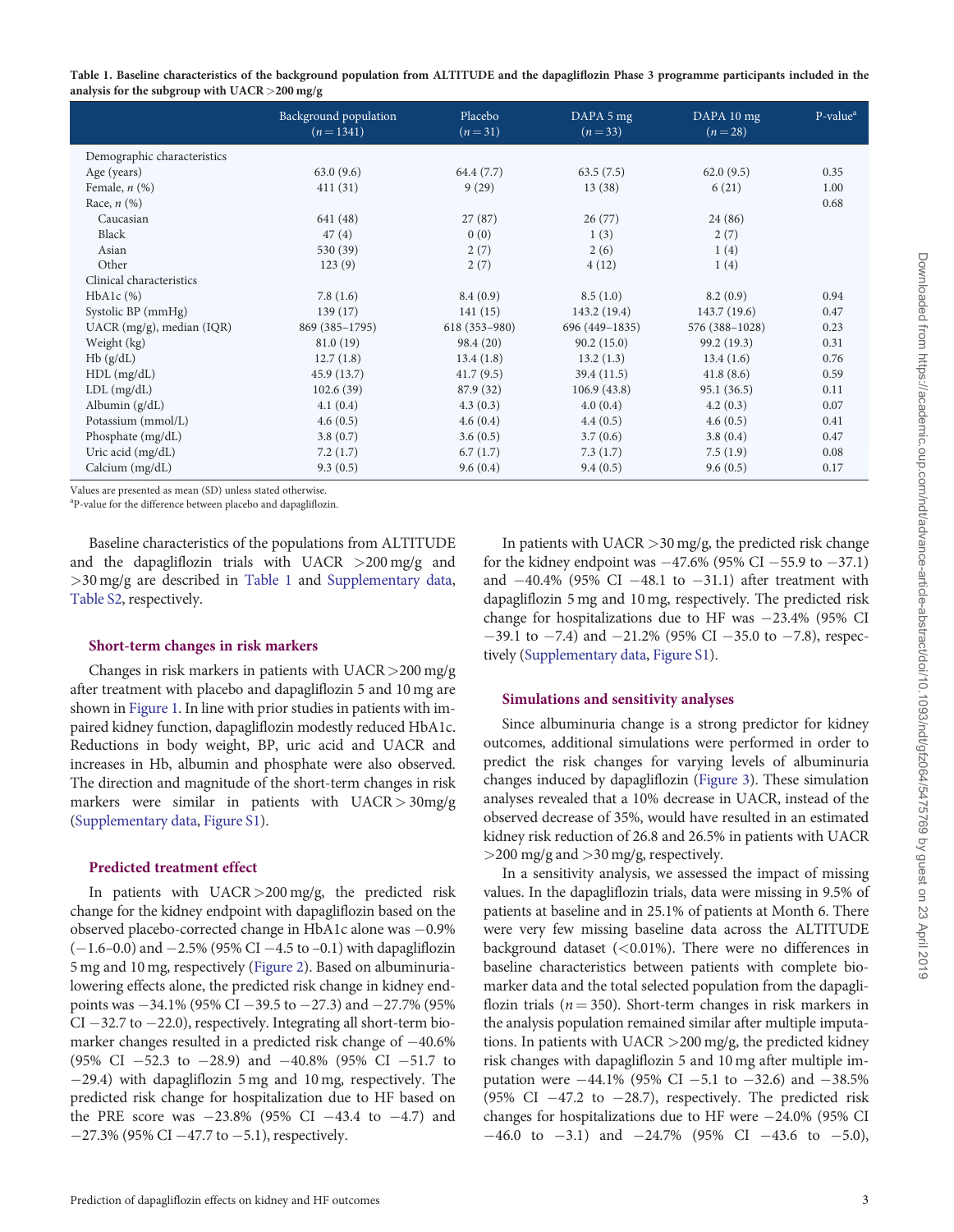<span id="page-3-0"></span>

FIGURE 1: Mean changes in risk markers from baseline to Month 6 in the included population of the dapagliflozin Phase 3 programme with  $UACR > 200$  mg/g. Changes are presented as mean ( $\pm$ 95% CI) and are given for placebo, dapagliflozin 5 mg and dapagliflozin 10 mg.

respectively ([Supplementary data](https://academic.oup.com/ndt/article-lookup/doi/10.1093/ndt/gfz064#supplementary-data), [Figure S2\)](https://academic.oup.com/ndt/article-lookup/doi/10.1093/ndt/gfz064#supplementary-data). After multiple imputations, predicted risk changes for kidney and HF outcomes for patients with UACR >30 mg/g did not differ from those in the main analysis without multiple imputations [\(Supplementary data](https://academic.oup.com/ndt/article-lookup/doi/10.1093/ndt/gfz064#supplementary-data), [Figure S3](https://academic.oup.com/ndt/article-lookup/doi/10.1093/ndt/gfz064#supplementary-data)).

## DISCUSSION

Changes in biomarkers can be used to monitor and predict the efficacy of therapies to decrease the risk of kidney and cardiovascular outcomes. In this study we used an algorithm that translates the short-term effect of an intervention on multiple risk markers into a predicted long-term risk change on clinical outcomes. The algorithm was used to predict the effect of dapagliflozin on kidney and HF outcomes in patients with T2DM and CKD. Our results indicate that treatment with dapagliflozin would confer considerable improvements in kidney and HF outcomes in these patients. These results support a large dapagliflozin outcome trial to confirm long-term safety and efficacy in reducing adverse clinical events.

As with most short-term clinical trials testing the effects of SGLT2 inhibitors, the dapagliflozin trials included in this study were primarily designed to assess the effects of dapagliflozin on HbA1c [\[15–17](#page-6-0), [19–21](#page-6-0), [23](#page-6-0)]. Our analysis suggests that glycaemic effects of dapagliflozin only modestly contribute in reducing the risk of kidney outcomes. Non-glycaemic effects of dapagliflozin, in particular the albuminuria-lowering properties, are probably more important contributors of the predicted effects on kidney outcomes. Indeed, prior studies have suggested that albuminuria lowering is a key to reducing kidney outcomes [\[24,](#page-6-0) [25](#page-6-0)].

A meta-analysis of cardiovascular events across the dapagliflozin Phases 2b and 3 programmes suggested beneficial effects of dapagliflozin on cardiovascular and HF outcomes [\[26\]](#page-6-0). In line with these results, empagliflozin reduced the occurrence of hospitalization for HF by 35% in the Empagliflozin Cardiovascular Outcome Event Trial in Type 2 Diabetes Mellitus Patients–Removing Excess Glucose and by 39% in the subgroup of patients with diabetes and kidney disease [[27\]](#page-6-0). Likewise, another large-scale cardiovascular outcome study, the Canagliflozin Cardiovascular Assessment Study, reported a decrease in hospitalization for HF of 33% in patients randomized to canagliflozin versus placebo [\[7\]](#page-5-0). The recently completed Dapagliflozin Effect on Cardiovascular Events–Thrombolysis in Myocardial Infarction 58 trial investigated the effects of dapagliflozin in patients at high cardiovascular risk and reported that dapagliflozin reduced the occurrence of the composite kidney outcome by 47%. Furthermore, risk for hospitalization due to HF decreased by 27% on dapagliflozin [[5](#page-5-0)]. A meta-analysis of the three cardiovascular outcome trials confirmed the consistent and strong effect of SGLT2 inhibitors in reducing the risk of hospitalization for HF and progression of renal disease [\[28\]](#page-6-0). These observed effects are very similar to our PRE score predictions in patients with elevated albuminuria. The ongoing Dapagliflozin on Renal Outcomes and Cardiovascular Mortality in Patients with Chronic Kidney Disease trial, described in the companion article, will provide a more clear answer whether the predicted effects of dapagliflozin in patients with CKD are accurate (clinicaltrials.gov identifier NCT03036150).

Although the mechanisms underlying the multipotent action of SGLT2 inhibitors are not completely understood, several lines of evidence suggest that the normalization of tubuloglomerular feedback plays a key role in the renoprotective effects [[29](#page-6-0)]. In addition, dapagliflozin-induced natriuretic/osmotic diuresis and the resultant volume contraction may contribute to enhanced fluid clearance from the interstitial space and explain the reduction in HF risk [[30–32\]](#page-6-0). However, the favourable cardiorenal effects of dapagliflozin are potentially counterbalanced by other non-beneficial effects, including alterations in calcium and phosphate homeostasis [\[33](#page-6-0)]. Prior studies have shown modest increases in phosphate during dapagliflozin therapy that were explained by increased activity of the  $Na_3^+$ -PO $_4^3^$ transporter, leading to a reduction in phosphate clearance and compensatory increases in parathyroid hormone and fibroblast growth factor 23 [[33–35](#page-6-0)]. The increase in serum phosphate levels observed in our analysis translated into a small increase in estimated kidney and HF risk. Yet the benefits associated with improvements in multiple risk markers outweighed this small increase in risk.

What is the applicability of the PRE score for future clinical trials and patient care? Changes in single risk markers often insufficiently predict the long-term drug effect on clinical outcomes, as shown by multiple clinical trials [\[22,](#page-6-0) [36–38](#page-6-0)]. Integrating multiple short-term risk marker changes has the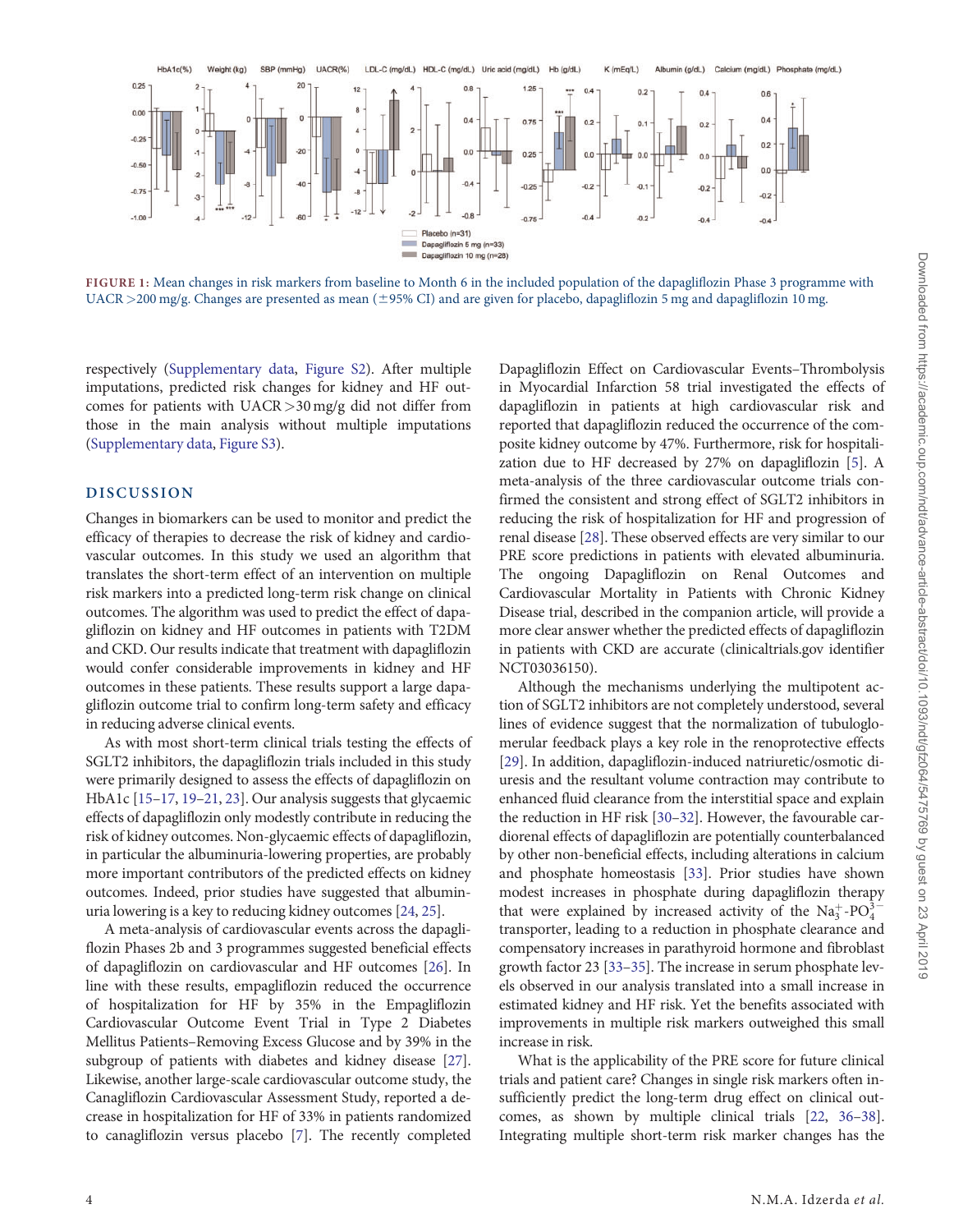|                            |                                  | Change in risk marker at month 6 | Favors                | Favors  | <b>Predicted renal</b>                  |
|----------------------------|----------------------------------|----------------------------------|-----------------------|---------|-----------------------------------------|
|                            |                                  | Placebo Dapagliflozin            | Dapagliflozin         | Placebo | risk change (%)                         |
|                            |                                  | $-0.4$                           |                       |         | $-0.9(-1.6, 0.0)$                       |
| Hba1c (%)                  | $-0.4$                           | $-0.5$                           |                       |         | $-2.5(-4.5,-0.1)$                       |
| Body weight (kg)           |                                  | $-2.4$                           |                       |         | $2.8(-0.1,5.7)$                         |
|                            | 0.8                              | $-1.9$                           |                       |         | $2.6(-0.1,5.3)$                         |
| Systolic BP (mmHg)         | $-3.5$                           | $-6.9$<br>$-5.4$                 |                       | ⊢≛      | $-2.2(-5.3, 1.1)$<br>$-1.5(-3.5,0.7)$   |
| UACR (mg/g <sup>*</sup> )  |                                  | $-45.1$                          |                       |         | $-34.1(-39.5,-27.3)$                    |
|                            | $-11.3$                          | $-44.6$                          |                       |         | $-27.7(-32.7,-22.0)$                    |
| LDL-C (mg/dL)              | $-6.5$                           | $-6.6$                           |                       |         | $0.0(-0.1,0.1)$                         |
|                            |                                  | 9.8                              |                       |         | $-1.5(-7.2,3.8)$                        |
| HDL-C (mg/dL)              | 0.8                              | 0.1                              |                       |         | $0.4(-0.8, 1.7)$                        |
|                            |                                  | 0.7                              |                       |         | $0.1 (-0.2, 0.3)$                       |
| Uric acid (mg/dL)          | $-0.3$                           | $-0.1$<br>$-0.2$                 |                       |         | $-1.3(-3.8, 1.1)$                       |
|                            |                                  |                                  |                       |         | $-2.2(-6.6, 1.9)$                       |
| Hemoglobin (mg/dL)         | $-0.2$                           | 0.6<br>0.8                       |                       |         | $-7.1(-14.4, 1.2)$<br>$-8.3(-16.7,1.4)$ |
|                            |                                  |                                  |                       |         |                                         |
| Potassium (mmol/L)         | $-0.1$                           | 0.1<br>0.0                       |                       |         | $-8.8(-16.2,-2.3)$<br>$-1.6(-4.7,0.9)$  |
|                            |                                  | 0.03                             |                       |         | $-2.1(-4.4,0.0)$                        |
| Albumin (g/dL)             | $-0.04$                          | 0.09                             |                       |         | $-3.7(-8.0,0.0)$                        |
| Calcium (mg/dL)            | $-0.14$                          | 0.07                             |                       |         | $-1.1$ $(-9.6, 6.4)$                    |
|                            |                                  | $-0.08$                          |                       |         | $-0.1(-0.8, 0.5)$                       |
| Phosphate (mg/dL)          | $-0.03$                          | 0.33                             |                       |         | $4.3(-3.3, 12.5)$                       |
|                            |                                  | 0.27                             |                       |         | $3.6(-2.9, 10.4)$                       |
| PRE score                  |                                  |                                  |                       |         | $-40.6$ $(-52.3,-28.9)$                 |
|                            |                                  |                                  |                       |         | $-40.8(-51.7,-29.4)$                    |
| Dapagliflozin 5 mg (n=33)  |                                  | $-60$                            | $-20$<br>$-40$        | O       |                                         |
| Dapagliflozin 10 mg (n=28) |                                  |                                  | Renal risk change (%) |         |                                         |
|                            | Change in risk marker at month 6 |                                  | <b>Favors</b>         | Favors  | <b>Predicted HF</b>                     |
|                            |                                  | Placebo Dapagliflozin            | Dapagliflozin         | Placebo | risk change (%)                         |
|                            |                                  | $-0.4$                           |                       |         | $-1.0$ ( $-1.8,0.0$ )                   |
| Hba1c (%)                  | $-0.4$                           | $-0.5$                           |                       |         | $-2.9(-4.9,0.0)$                        |
| Body weight (kg)           | 0.8                              | $-2.4$                           |                       |         | $-0.5(-3.5,3.3)$                        |
|                            |                                  | $-1.9$                           |                       |         | $-0.4(-3.3,3.1)$                        |
| Systolic BP (mmHg)         | $-3.5$                           | $-6.9$                           |                       |         | $-3.6(-7.3, 1.3)$                       |

<span id="page-4-0"></span>A

|                            | Change in risk marker at month 6 |                       | <b>Favors</b><br>Favors  |         | <b>Predicted HF</b>                           |
|----------------------------|----------------------------------|-----------------------|--------------------------|---------|-----------------------------------------------|
|                            |                                  | Placebo Dapagliflozin | Dapagliflozin            | Placebo | risk change (%)                               |
| Hba1c(%)                   | $-0.4$                           | $-0.4$<br>$-0.5$      | KO)<br>⊢•                |         | $-1.0(-1.8,0.0)$<br>$-2.9(-4.9,0.0)$          |
| Body weight (kg)           | 0.8                              | $-2.4$<br>$-1.9$      |                          |         | $-0.5(-3.5,3.3)$<br>$-0.4(-3.3.3.1)$          |
| Systolic BP (mmHg)         | $-3.5$                           | $-6.9$<br>$-5.4$      | $\overline{\phantom{a}}$ |         | $-3.6(-7.3, 1.3)$<br>$-2.3(-4.9,0.8)$         |
| UACR (mg/g <sup>*</sup> )  | $-11.3$                          | $-45.1$<br>$-44.6$    |                          |         | $-2.4(-16.5,16.7)$<br>$-1.9(-13.1, 12.9)$     |
| LDL-C (mg/dL)              | $-6.5$                           | $-6.6$<br>9.8         |                          |         | $0.0(-0.2,0.1)$<br>$-1.7(-10.6,6.3)$          |
| HDL-C (mg/dL)              | 0.8                              | 0.1<br>0.7            |                          |         | $0.0(-1.5,1.6)$<br>$0.0 (-0.3, 0.3)$          |
| Uric acid (mg/dL)          | $-0.3$                           | $-0.1$<br>$-0.2$      |                          |         | $-2.4(-5.7, 0.9)$<br>$-4.1(-9.7, 1.7)$        |
| Hemoglobin (mg/dL)         | $-0.2$                           | 0.6<br>0.8            |                          |         | $-8.7(-19.8, 4.2)$<br>$-10.1(-22.9, 4.9)$     |
| Potassium (mmol/L)         | $-0.1$                           | 0.1<br>0.0            |                          |         | $-10.1(-21.4,-0.7)$<br>$-2.5(-7.2.1.5)$       |
| Albumin (g/dL)             | $-0.04$                          | 0.03<br>0.09          | ⊷                        |         | $-2.2$ ( $-4.7,0.3$ )<br>$-3.9(-8.5, 0.5)$    |
| Calcium (mg/dL)            | $-0.14$                          | 0.07<br>$-0.08$       |                          |         | $1.0(-8.9, 10.9)$<br>$0.1 (-0.7, 0.9)$        |
| Phosphate (mg/dL)          | $-0.03$                          | 0.33<br>0.27          |                          |         | $3.4(-5.4, 14.8)$<br>$2.9(-4.6, 12.3)$        |
| PRE score                  |                                  |                       |                          |         | $-23.8$ $(-43.5,-4.7)$<br>$-27.3(-47.7,-5.1)$ |
| Dapagliflozin 5 mg (n=33)  |                                  | $-40$                 | O<br>$-20$               | 20      |                                               |
| Dapagliflozin 10 mg (n=28) |                                  |                       | HF risk change (%)       |         |                                               |

FIGURE 2: Predicted risk change for (A) kidney and (B) HF outcomes for patients with UACR >200 mg/g, based on changes in single risk markers and the integrated effects of all risk markers. Circles indicate the point estimates of the percentage mean change in relative risk induced by dapagliflozin compared with placebo and is given with its 95% CI.

potential to better predict long-term treatment effects [[39\]](#page-6-0). Accurate long-term risk prediction is important to better predict the long-term effect of a drug in daily patient care as well as to improve the design of clinical trials. As such, the PRE score can be used in clinical practice to better predict the long-term effect of a drug for an individual patient and during early drug development to determine if a new drug is likely to be effective and to inform power and sample size calculations [[39](#page-6-0)].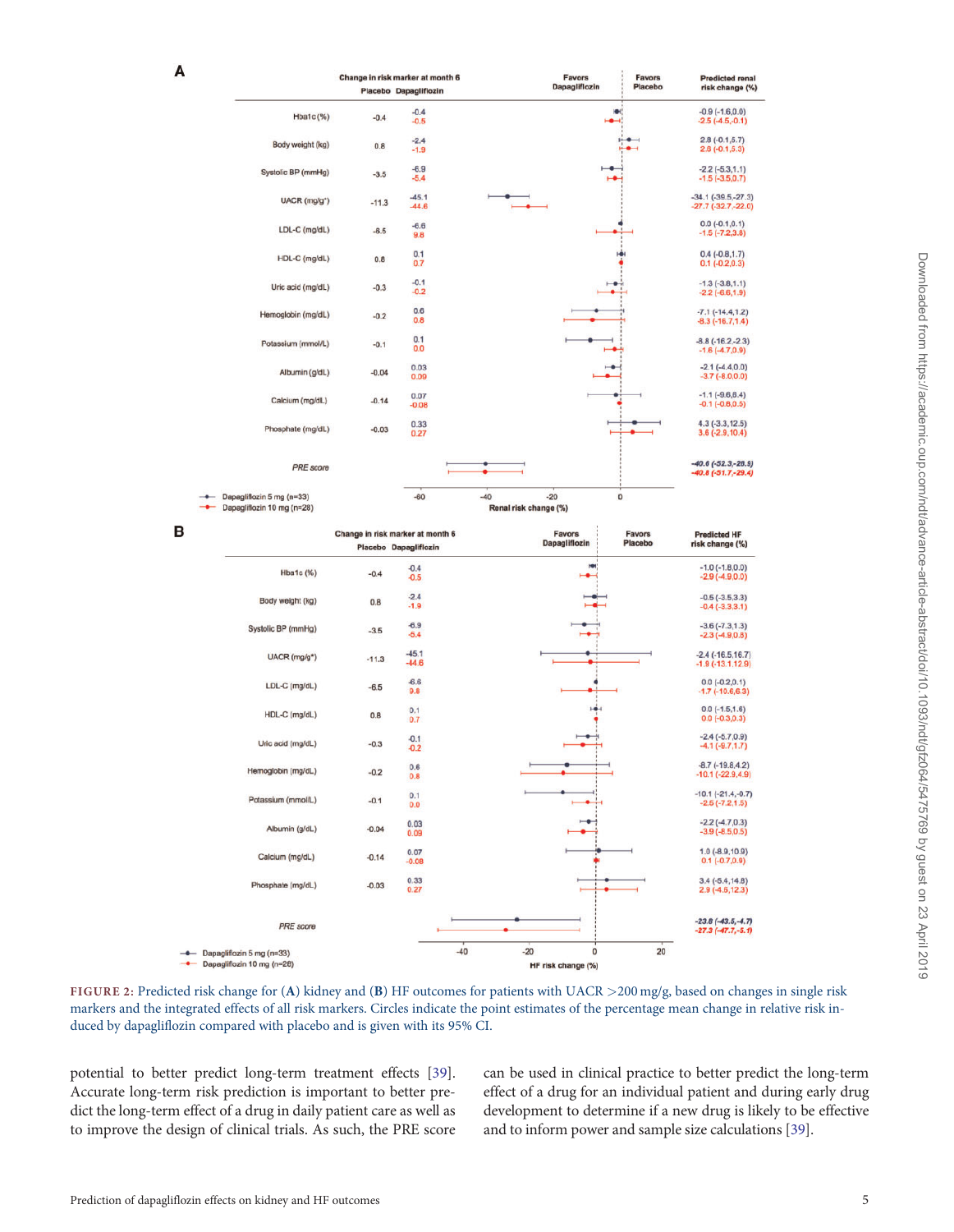<span id="page-5-0"></span>

FIGURE 3: Simulated UACR changes and the effect on kidney outcomes.

A main limitation of this study is that we could not include all relevant biomarkers that are associated with kidney and HF outcomes. For example, we ideally would have used N-terminal prohormone of brain natriuretic peptide as a marker for volume status instead of body weight, as the latter may merely represent initial volume contraction rather than sustained alterations in fluid handling. In addition, the number of patients with UACR  $>$ 200 mg/g and eGFR 30–60 mL/min/1.73 m<sup>2</sup> was relatively small, which limits the precision of our effect estimates. Furthermore, some patients did not use concomitant RAAS inhibition. In the ongoing kidney outcome trials of SGLT2 inhibitors, nearly all patients are receiving RAAS inhibition. We do not believe, however, this influences our predictions, as it has been shown that the effects of dapagliflozin on all cardiovascular risk markers included in our analysis are consistent regardless of concomitant RAAS inhibition [[40](#page-6-0)].

In conclusion, the PRE score predicted clinically meaningful reductions in kidney and HF endpoints associated with dapagliflozin therapy in patients with diabetic kidney disease. These results support a large long-term outcome trial in this population to confirm the benefits of the drug on these endpoints.

## SUPPLEMENTARY DATA

[Supplementary data](https://academic.oup.com/ndt/article-lookup/doi/10.1093/ndt/gfz064#supplementary-data) are available at ndt online.

## ACKNOWLEDGEMENTS

The dapagliflozin clinical trials were sponsored by AstraZeneca. We thank all investigators, patients and support staff.

## FUNDING

The dapagliflozin clinical trials were sponsored by AstraZeneca. This study was conducted in the framework of the Innovative Medicines Initiative BEAt-DKD programme. The BEAt-DKD project has received funding from the IMI2 Joint Undertaking under grant agreement 115974. This joint undertaking receives support from the European Union's Horizon 2020 research and innovation programme and European Federation of Pharmaceutical Industries and Associations. H.J.L.H. is supported by a Vidi grant from the Netherlands Organisation for Scientific Research (917.15.306).

#### AUTHORS' CONTRIBUTIONS

N.M.A.I. and H.J.L.H. designed the study, conducted the analyses and wrote the manuscript. D.C.W., B.V.S. and D.C.S. made contributions to the conception and design of the study and the acquisition of data. M.J.P., D.C.W., B.V.S. and D.C.S. performed revisions for important intellectual content.

## CONFLICT OF INTEREST STATEMENT

N.M.A.I. and M.J.P. report no conflicts of interest. H.J.L.H. is a consultant for AbbVie, Astellas, AstraZeneca, Boehringer Ingelheim, Fresenius, Gilead, Janssen, Merck, Mitsubishi Tanabe and MundiPharma and has a policy that all honoraria are paid to his employer. D.C.W. has received honoraria from AstraZeneca, Amgen, Boehringer Ingelheim, Janssen, GlaxoSmithKline and Vifor Fresenius. D.C.S. and B.V.S. are employees and shareholders of AstraZeneca.

## **REFERENCES**

- [1.](#page-0-0) American Diabetes Association. Standards of medical care in diabetes— 2014. Diabetes Care 2014; 37(Suppl 1): S14–S80
- [2.](#page-0-0) Jonnalagadda VG, Kasala ER, Sriram CS. Diabetes and heart failure: are we in the right direction to find the right morsel for success? JACC Heart Fail 2018; 6: 270
- [3.](#page-0-0) Lambers Heerspink HJ, Chertow GM, Akizawa T et al. Baseline characteristics in the Bardoxolone methyl EvAluation in patients with chronic kidney disease and type 2 diabetes mellitus: the Occurrence of renal eveNts (BEACON) trial. Nephrol Dial Transplant 2013; 28: 2841–2850
- [4.](#page-0-0) Wen CP, Chang CH, Tsai MK et al. Diabetes with early kidney involvement may shorten life expectancy by 16 years. Kidney Int 2017; 92: 388–396
- [5.](#page-3-0) Wiviott SD, Raz I, Bonaca MP et al. Dapagliflozin and cardiovascular outcomes in type 2 diabetes. N Engl J Med 2019; 380: 347–357
- 6. Wanner C, Lachin JM, Inzucchi SE et al. Empagliflozin and clinical outcomes in patients with type 2 diabetes mellitus, established cardiovascular disease, and chronic kidney disease. Circulation 2018; 137: 119–129
- [7.](#page-3-0) Neal B, Perkovic V, Mahaffey KW et al. Canagliflozin and cardiovascular and renal events in type 2 diabetes. N Engl J Med 2017; 377: 644–657
- [8.](#page-0-0) Cefalu WT, Leiter LA, Yoon KH et al. Efficacy and safety of canagliflozin versus glimepiride in patients with type 2 diabetes inadequately controlled with metformin (CANTATA-SU): 52 week results from a randomised, double-blind, phase 3 non-inferiority trial. Lancet 2013; 382: 941–950
- [9.](#page-1-0) Heerspink HJ, Johnsson E, Gause-Nilsson I et al. Dapagliflozin reduces albuminuria in patients with diabetes and hypertension receiving reninangiotensin blockers. Diabetes Obes Metab 2016; 18: 590–597
- [10](#page-1-0). Fioretto P, Stefansson BV, Johnsson E et al. Dapagliflozin reduces albuminuria over 2 years in patients with type 2 diabetes mellitus and renal impairment. Diabetologia 2016; 59: 2036–2039
- 11. Sjostrom CD, Johansson P, Ptaszynska A et al. Dapagliflozin lowers blood pressure in hypertensive and non-hypertensive patients with type 2 diabetes. Diab Vasc Dis Res 2015; 12: 352–358